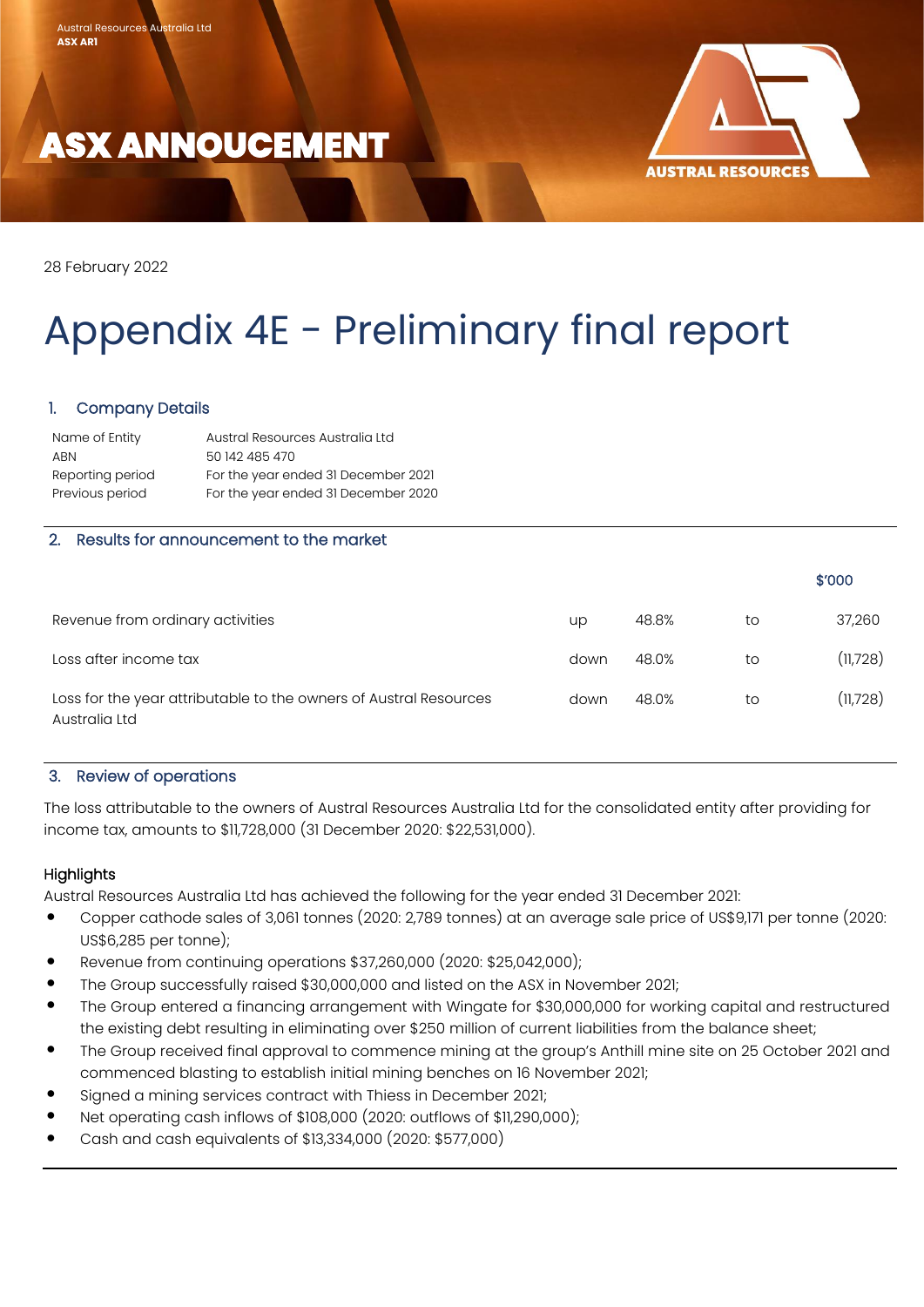# 4. Dividends

No dividends have been paid, recommended, or declared during the current financial year (2020: Nil).

#### 5. Net tangible assets

|                                           | Reporting<br>Period | Previous<br>Period<br>\$ |
|-------------------------------------------|---------------------|--------------------------|
| Net tangible assets per ordinary security | (0.03)              | (2,856,520)              |
|                                           |                     |                          |

# 6. Control gained over entities

No change during the period

#### 7. Details of associates and joint venture entities

No change during the period

#### 8. Audit qualification or review

The Preliminary Financial Report is based on statutory financial statements that are in the process of being audited. The independent audit report is unlikely to contain a modified opinion or emphasis of matter.

# 9. Attachments

Attached is the Preliminary Financial Report of Austral Resources Australia Ltd for the year ended 31 December 2021.

This announcement is authorised for market release by Steven Tambanis, Chief Executive Officer.

# **FOR FURTHER INFORMATION PLEASE CONTACT:**

Jane Morgan Investor and Media Relations Manager + 61 (0) 405 555 618 Brisbane City QLD 4000  $jm@janemorganmanagement.com.au$   $+ 61(0)$  7 3520 2500

Company contact: Level 9, 60 Edward Street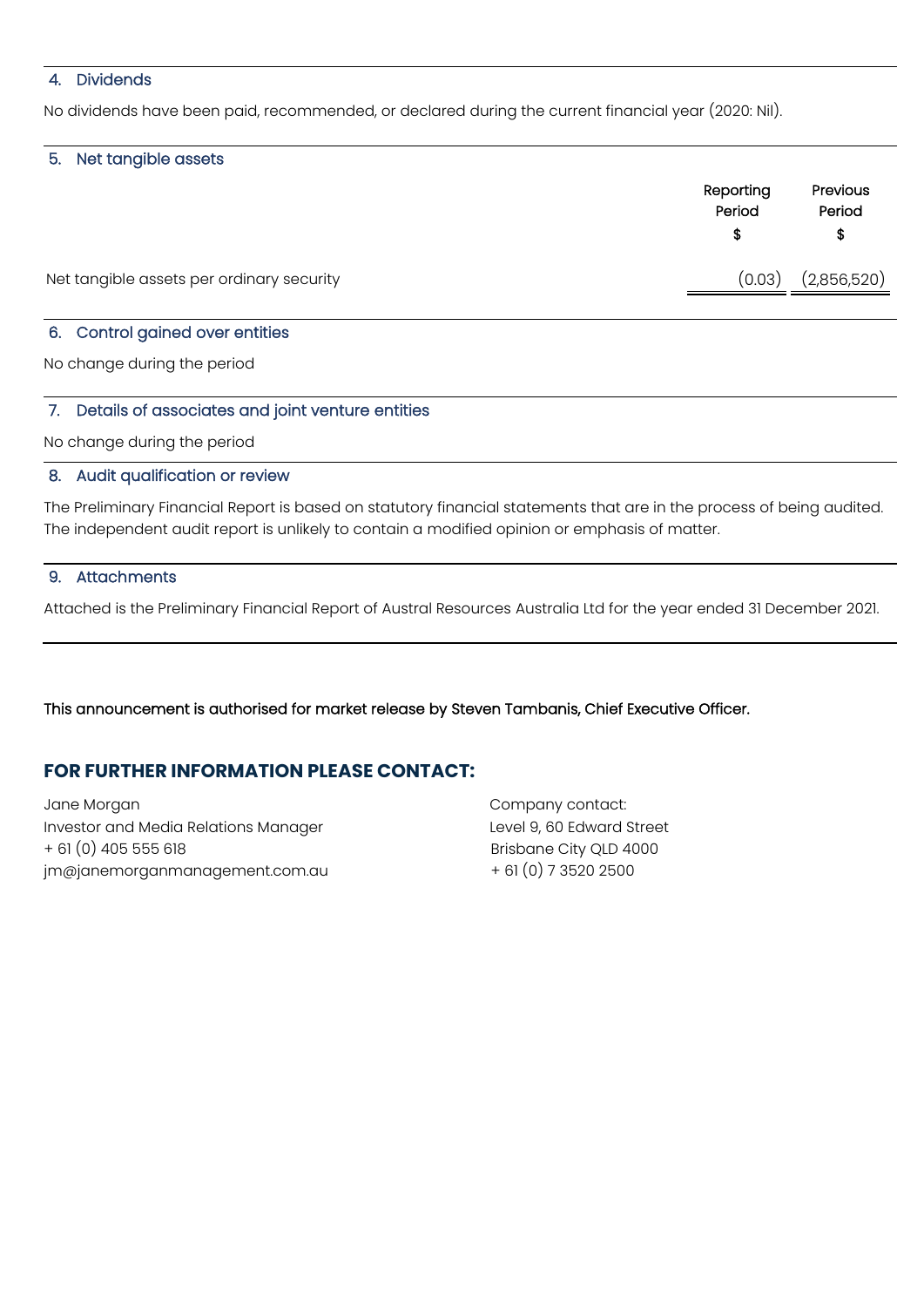# **Austral Resources Australia Ltd**

**ABN 50 142 485 470**

**Preliminary Financial Report**

**31 December 2021**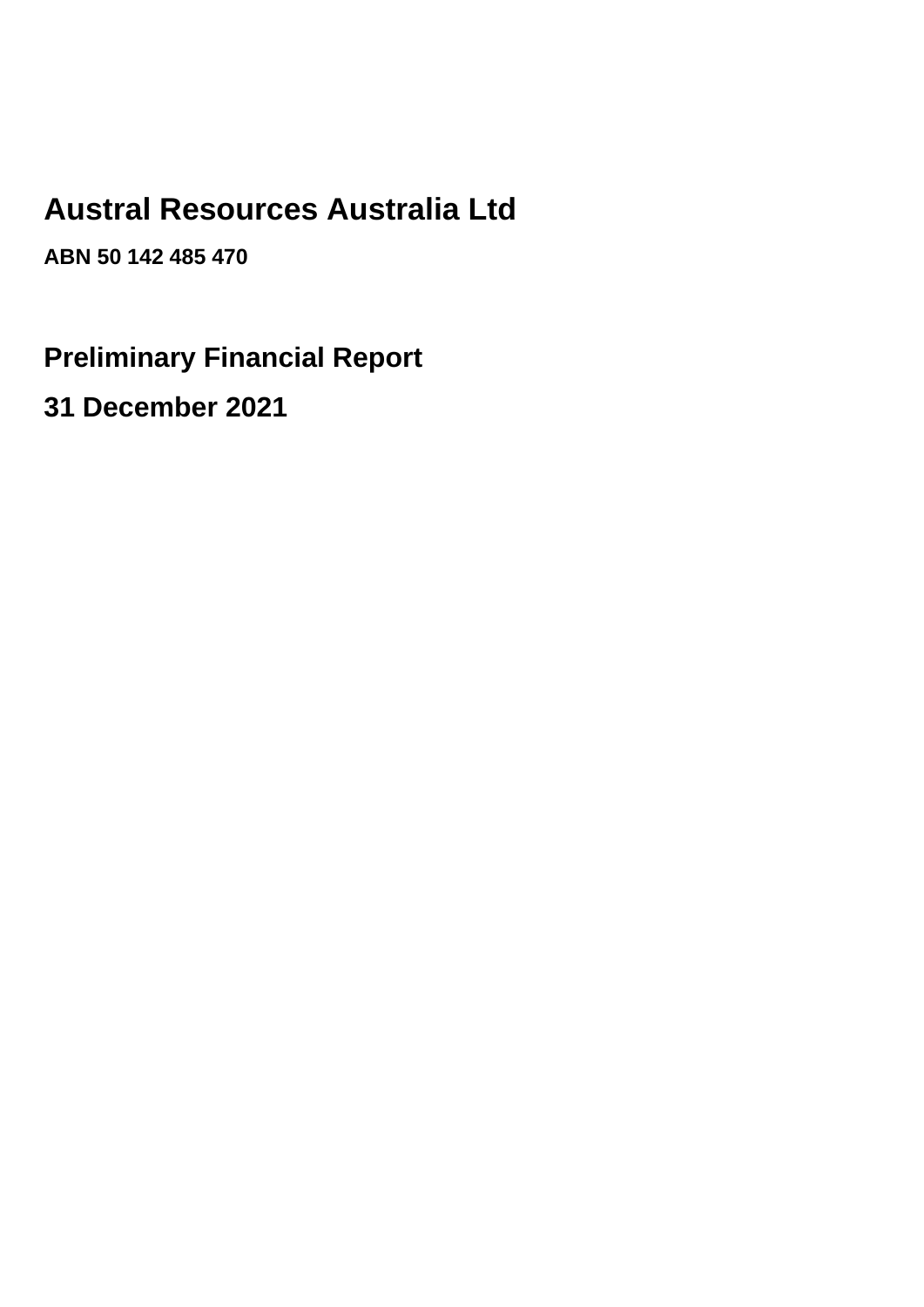#### **Austral Resources Australia Ltd Statement of profit or loss and other comprehensive income For the year ended 31 December 2021**

|                                                                               |                | <b>Consolidated</b> |                          |
|-------------------------------------------------------------------------------|----------------|---------------------|--------------------------|
|                                                                               | <b>Note</b>    | 2021<br>\$'000      | 2020<br>\$'000           |
| Revenue                                                                       | 1              | 37,260              | 25,042                   |
| Cost of goods sold<br>Gross profit / (loss)                                   |                | (34, 897)<br>2,363  | (26, 774)<br>(1,732)     |
| Other income                                                                  | $\overline{2}$ | 2,734               | 429                      |
| <b>Expenses</b>                                                               |                |                     |                          |
| Other operating expenses                                                      |                | (893)               | (10, 372)                |
| Administration expenses                                                       |                | (9,042)             | (5,272)                  |
| Write down of inventory                                                       |                | (281)               | (643)                    |
| Depreciation and amortisation expense<br>Finance expense                      | 3              | (20)<br>(6,489)     | (63)<br>(4,670)          |
| Net foreign exchange loss                                                     |                | (100)               | (208)                    |
| Loss before income tax expense from continuing operations                     |                | (11, 728)           | (22, 531)                |
| Income tax expense                                                            |                |                     |                          |
| Loss after income tax expense for the year                                    |                | (11, 728)           | (22, 531)                |
| Other comprehensive income                                                    |                |                     |                          |
| Other comprehensive income for the year, net of tax                           |                |                     |                          |
| Total comprehensive loss for the year                                         |                | (11, 728)           | (22, 531)                |
|                                                                               |                |                     |                          |
|                                                                               |                | \$                  | \$                       |
| Earnings per share for profit attributable to the owners of Austral Resources |                |                     |                          |
| <b>Australia Ltd</b>                                                          |                |                     |                          |
| Basic loss per share<br>Diluted loss per share                                |                | (0.08)<br>(0.08)    | (225, 314)<br>(225, 314) |
|                                                                               |                |                     |                          |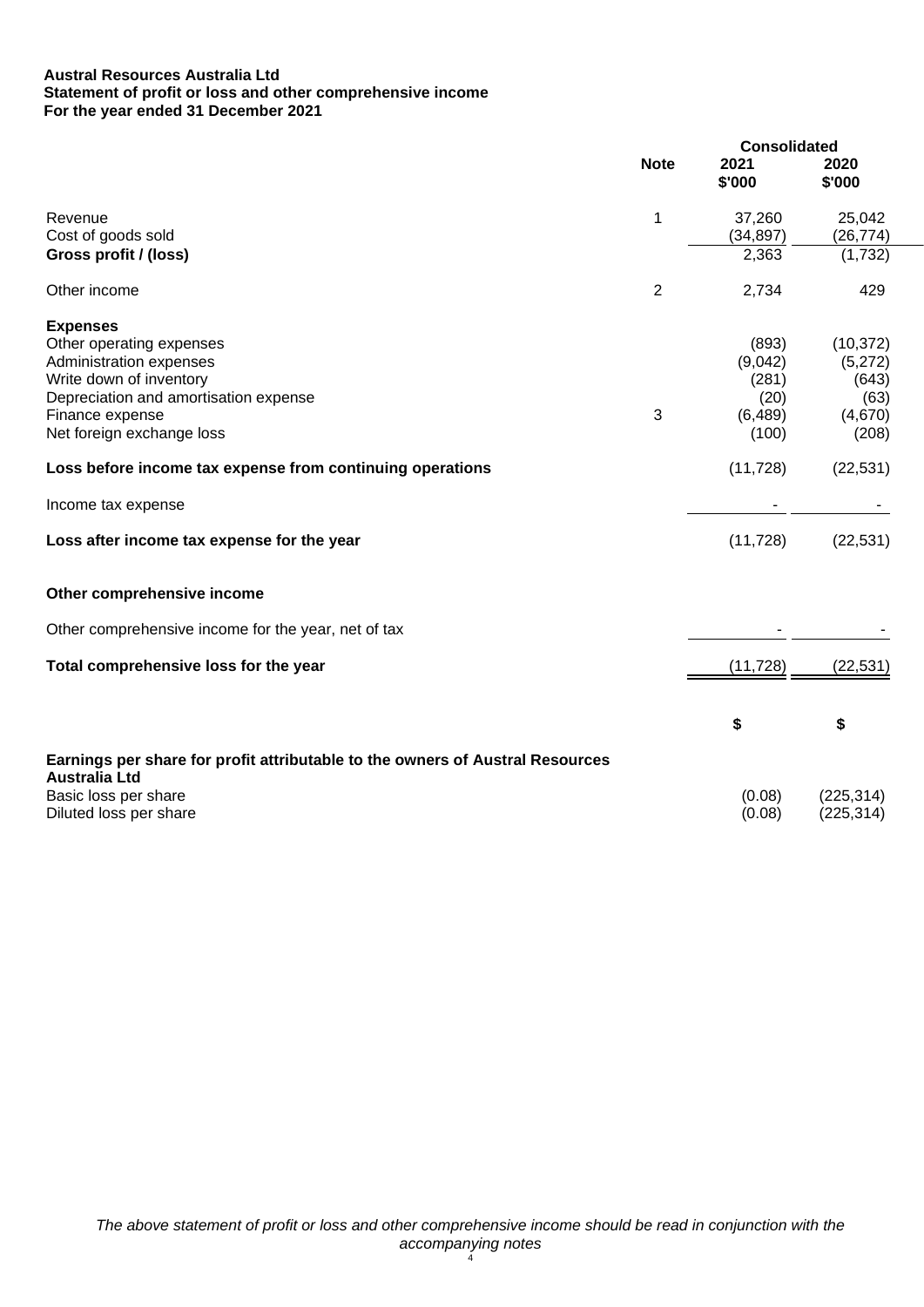#### **Austral Resources Australia Ltd Statement of financial position As at 31 December 2021**

|                                          |                | <b>Consolidated</b> |                |
|------------------------------------------|----------------|---------------------|----------------|
|                                          | <b>Note</b>    | 2021<br>\$'000      | 2020<br>\$'000 |
| <b>Assets</b>                            |                |                     |                |
| <b>Current assets</b>                    |                |                     |                |
| Cash and cash equivalents                | 4              | 13,334              | 577            |
| Trade and other receivables              | 5              | 39,336              | 34,099         |
| Prepayments                              |                | 445                 | 55             |
| Inventories                              | $\,6$          | 3,233               | 10,327         |
| Other assets                             |                | 49                  | 52             |
| <b>Total current assets</b>              |                | 56,397              | 45,110         |
| <b>Non-current assets</b>                |                |                     |                |
| Property, plant and equipment            | $\overline{7}$ | 6,558               | 299            |
| <b>Right-of-Use Assets</b>               |                | 85                  |                |
| Exploration and mining assets            | 8              | 516                 | 239            |
| Deferred tax<br>Total non-current assets |                | 7,159               | 538            |
|                                          |                |                     |                |
| <b>Total assets</b>                      |                | 63,556              | 45,648         |
|                                          |                |                     |                |
| <b>Liabilities</b>                       |                |                     |                |
| <b>Current liabilities</b>               |                |                     |                |
| Trade and other payables                 | 9              | 9,170               | 63,621         |
| Borrowings                               | 11             | 6,394               | 234,995        |
| Provisions                               |                | 314                 | 163            |
| Lease Liabilities                        |                | 47                  |                |
| Other                                    | 10             | 4,000               |                |
| <b>Total current liabilities</b>         |                | 19,925              | 298,779        |
| <b>Non-current liabilities</b>           |                |                     |                |
| Borrowings                               | 12             | 21,061              |                |
| Employee benefits                        |                |                     |                |
| Provisions<br>Lease Liabilities          | 13             | 35,146<br>39        | 32,521         |
| Total non-current liabilities            |                | 56,246              | 32,521         |
|                                          |                |                     |                |
| <b>Total liabilities</b>                 |                | 76,171              | 331,300        |
| <b>Net liabilities</b>                   |                | (12, 615)           | (285, 652)     |
|                                          |                |                     |                |
| <b>Equity</b>                            | 14             | 47,926              |                |
| Issued capital<br>Reserves               | 15             | 1,178               | 1              |
| <b>Accumulated losses</b>                | 16             | (61, 719)           | (285, 653)     |
|                                          |                |                     |                |
| <b>Total equity</b>                      |                | (12, 615)           | (285, 652)     |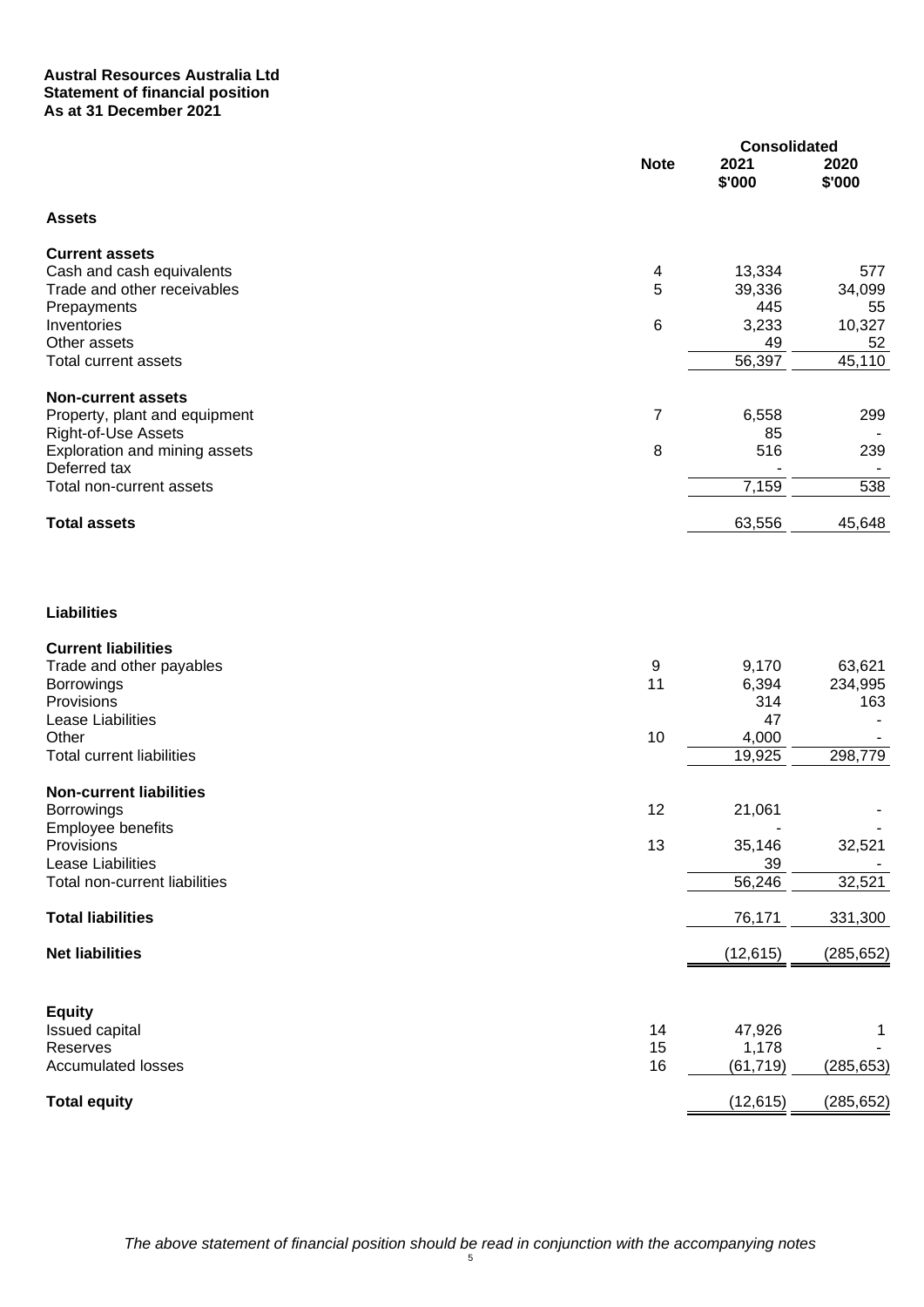#### **Austral Resources Australia Ltd Statement of changes in equity For the year ended 31 December 2021**

| <b>Consolidated</b>                                                                               | <b>Issued</b><br>capital<br>\$'000 | <b>Reserves</b><br>\$'000 | Accumulated<br>losses<br>\$'000 | <b>Total equity</b><br>\$'000 |
|---------------------------------------------------------------------------------------------------|------------------------------------|---------------------------|---------------------------------|-------------------------------|
| Balance at 1 January 2020                                                                         |                                    |                           | (263, 122)                      | (263, 121)                    |
| Loss after income tax expense for the year<br>Other comprehensive income for the year, net of tax |                                    |                           | (22, 531)                       | (22, 531)                     |
| Total comprehensive loss for the year                                                             |                                    |                           | (22, 531)                       | (22, 531)                     |
| Transactions with owners in their capacity as owners:                                             |                                    |                           |                                 |                               |
| Balance at 31 December 2020                                                                       |                                    |                           | (285,653)                       | (285,652)                     |

| <b>Consolidated</b>                                                                                                                                                                                                      | <b>Issued</b><br>capital<br>\$'000 | <b>Reserves</b><br>\$'000 | <b>Accumulated</b><br><b>losses</b><br>\$'000 | <b>Total equity</b><br>\$'000 |
|--------------------------------------------------------------------------------------------------------------------------------------------------------------------------------------------------------------------------|------------------------------------|---------------------------|-----------------------------------------------|-------------------------------|
| Balance at 1 January 2021                                                                                                                                                                                                |                                    |                           | (285, 653)                                    | (285, 652)                    |
| Loss after income tax expense for the year<br>Other comprehensive income for the year, net of tax                                                                                                                        |                                    |                           | (11, 728)                                     | (11, 728)                     |
| Total comprehensive loss for the year                                                                                                                                                                                    |                                    |                           | (11, 728)                                     | (11, 728)                     |
| Transactions with owners in their capacity as owners:<br>Contributions of equity, net of transaction costs<br>Equity recognised on forgiveness of parent entity loan<br>Share-based payments (note 19)<br>Dividends paid | 47,925                             | 1,178                     | 235,662                                       | 47.925<br>235,662<br>1.178    |
| Balance at 31 December 2021                                                                                                                                                                                              | 47,926                             | 1,178                     | (61, 719)                                     | (12, 615)                     |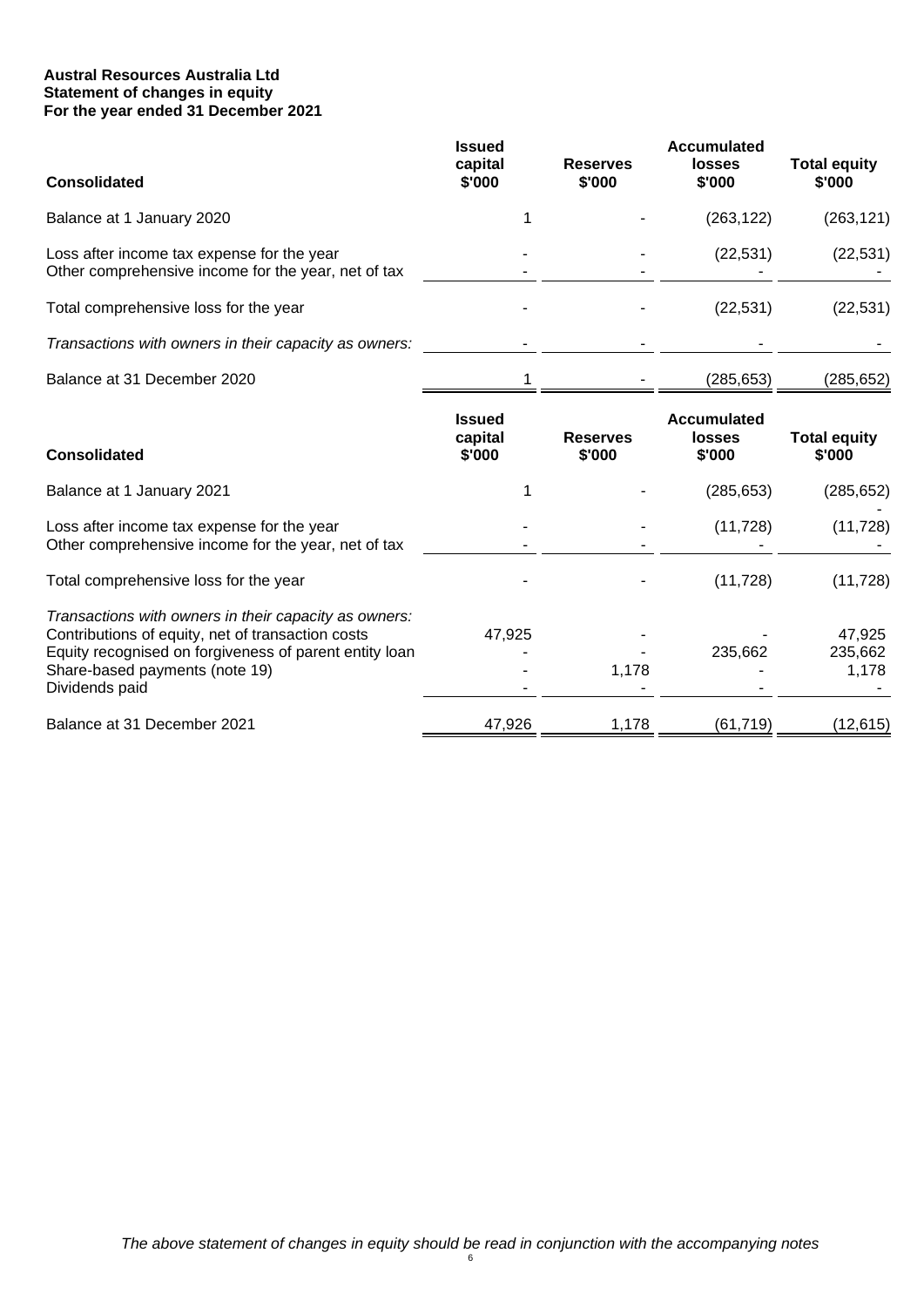#### **Austral Resources Australia Ltd Statement of cash flows For the year ended 31 December 2021**

|                                                                  |             | <b>Consolidated</b> |                |
|------------------------------------------------------------------|-------------|---------------------|----------------|
|                                                                  | <b>Note</b> | 2021<br>\$'000      | 2020<br>\$'000 |
| Cash flows from operating activities                             |             |                     |                |
| Receipts from customers (inclusive of GST)                       |             | 37,956              | 26,060         |
| Payments to suppliers and employees (inclusive of GST)           |             | (40, 635)           | (37, 723)      |
|                                                                  |             | (2,679)             | (11,663)       |
| Interest received                                                |             | 215                 | 373            |
| Other revenue                                                    |             | 2,572               |                |
| Net cash from operating activities                               |             | 108                 | (11, 290)      |
| Cash flows from investing activities                             |             |                     |                |
| Proceeds from security deposits                                  |             |                     |                |
| Payments for property, plant and equipment                       |             | (2, 281)            | (314)          |
| Payments for exploration and mining assets                       |             | (2, 131)            | (149)          |
| Payments for security deposits                                   |             | (7, 228)            |                |
| Proceeds from sale of property, plant and equipment              |             | 65                  |                |
| Proceeds from release of security deposits                       |             | 954                 | 382            |
| Net cash used in investing activities                            |             | (10, 621)           | (81)           |
| Cash flows from financing activities                             |             |                     |                |
| Proceeds from issue of shares                                    |             | 30,501              |                |
| Proceeds from borrowings                                         |             | 18,222              | 11,677         |
| Share issue transaction costs                                    |             | (2, 184)            |                |
| Repayment of borrowings                                          |             | (21, 831)           |                |
| Transaction costs related to loans and borrowings                |             | (1, 438)            |                |
| Net cash from in financing activities                            |             | 23,270              | 11,677         |
| Net increase/(decrease) in cash and cash equivalents             |             | 12,757              | 306            |
| Cash and cash equivalents at the beginning of the financial year |             | 577                 | 271            |
| Effects of exchange rate changes on cash and cash equivalents    |             |                     |                |
| Cash and cash equivalents at the end of the financial year       | 4           | 13,334              | 577            |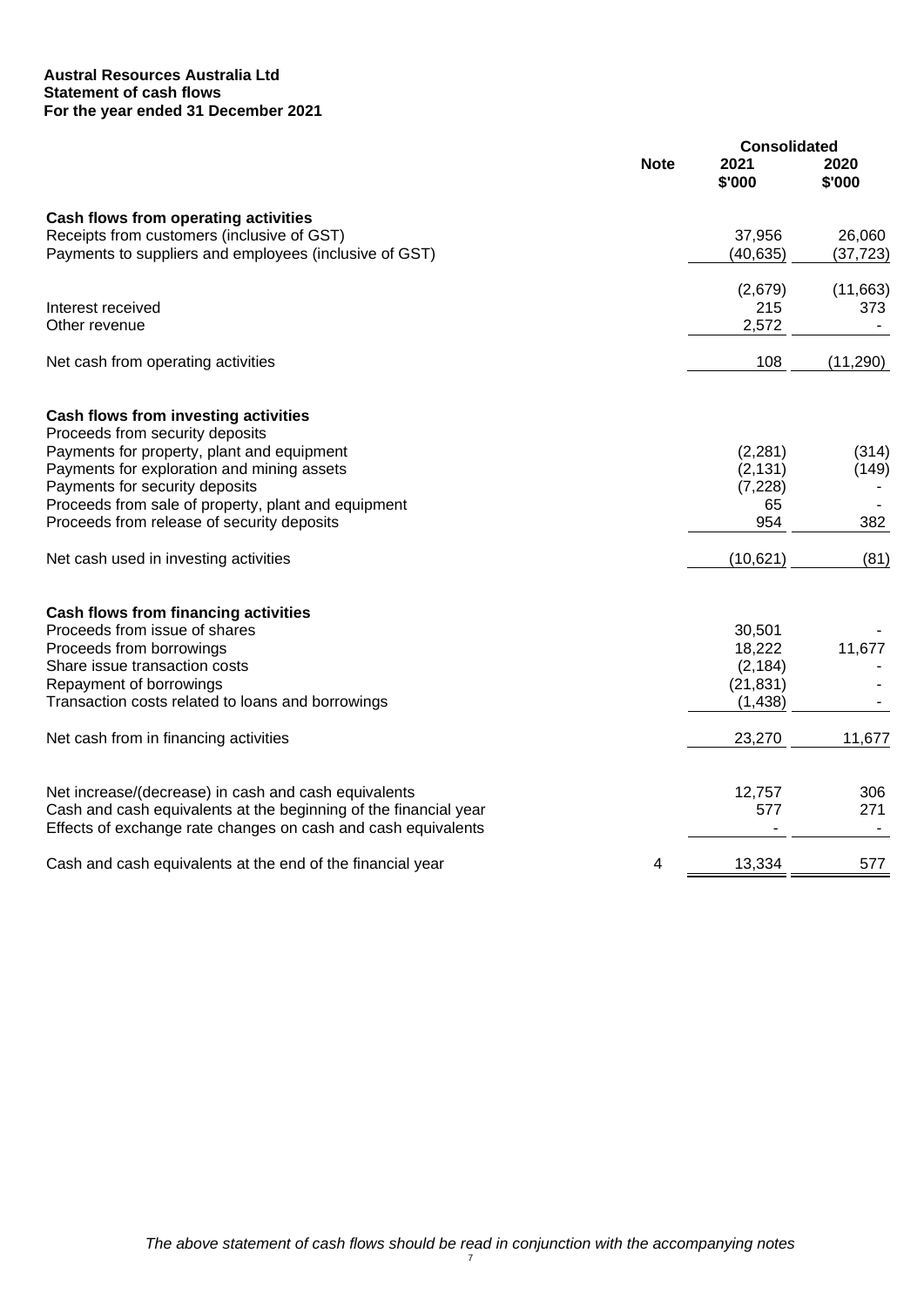#### **Basis of preparation**

These preliminary financial statements have been prepared in accordance with Australian Accounting Standards and Interpretations issued by the Australian Accounting Standards Board ('AASB') and the Corporations Act 2001, as appropriate for for-profit oriented entities. These financial statements also comply with International Financial Reporting Standards as issued by the International Accounting Standards Board ('IASB').

#### **Going Concern**

The financial statements have been prepared on the going concern basis, which contemplates continuity of normal business activities and the realisation of assets and discharge of liabilities in the normal course of business.

As disclosed in the financial statements, the consolidated entity incurred a loss of \$11,728,000 and had net cash generated from operating activities of \$108,000 for the year ended 31 December 2021. As at that date the consolidated entity had net current assets of \$36,472 thousand and net liabilities of \$12,615 thousand.

The Directors believe that it is reasonably foreseeable that the consolidated entity will continue as a going concern and that it is appropriate to adopt the going concern basis in the preparation of the financial report after consideration of the following factors:

- The Group is on schedule to start producing Copper Cathode from the new Anthill mine by June 2022:
- The Group has entered into a binding Offtake Agreement with Glencore International AG. Under the Offtake Agreement, Glencore will have the offtake rights for up to 40,000 tonnes of copper cathode production from the Anthill Mine, with offtake scheduled to commence in the second half of 2022;
- The Group has entered into a Facility Agreement with Glencore International AG which will provide the Group with a US\$15 million prepayment facility in March 2022;
- The Group has entered into a Mining Services Agreement with Thiess Pty Ltd which will delay the payment of the work during initial three months at approximately \$12 million to December 2022; and
- The Group has the ability to reduce discretionary spending in its mining and production activities.

#### **Note 1. Revenue**

|                                                                                                         | <b>Consolidated</b><br>2021<br>\$'000 | 2020<br>\$'000   |
|---------------------------------------------------------------------------------------------------------|---------------------------------------|------------------|
| From continuing operations                                                                              |                                       |                  |
| Revenue from contracts with customers<br>Sale of copper<br>Revenue from continuing operations           | 37,260<br>37,260                      | 25,042<br>25,042 |
| Disaggregation of revenue<br>The disaggregation of revenue from contracts with customers is as follows: |                                       |                  |
|                                                                                                         | <b>Consolidated</b><br>2021<br>\$'000 | 2020<br>\$'000   |
| Major product lines<br><b>Copper Cathode</b>                                                            | 37,260                                | 25,042           |
|                                                                                                         | 37,260                                | 25,042           |
| Geographical regions<br>Australia                                                                       | 37,260                                | 25,042           |
| Timing of revenue recognition<br>Goods transferred at a point in time                                   | 37,260                                | 25,042           |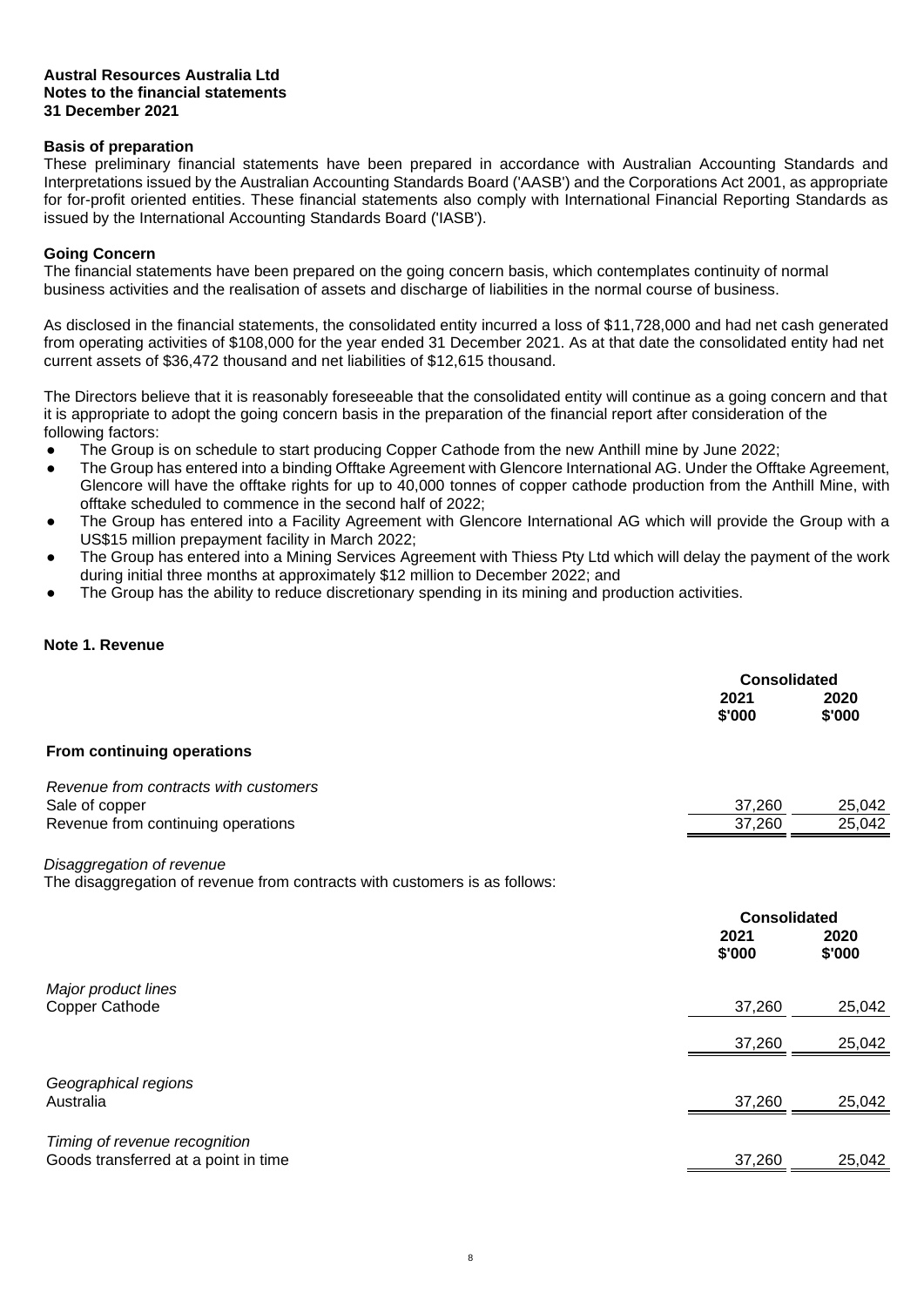# **Note 2. Other income**

| <b>Consolidated</b> |                |
|---------------------|----------------|
| 2021<br>\$'000      | 2020<br>\$'000 |
| 65                  |                |
| 2,572               |                |
| 86                  | 254            |
| 11                  | 175            |
| 2,734               | 429            |
|                     |                |

#### **Note 3. Finance Expenses**

|                                                        | <b>Consolidated</b> |                                   |
|--------------------------------------------------------|---------------------|-----------------------------------|
|                                                        | 2021<br>\$'000      | 2020<br>\$'000                    |
| Interest on interest bearing loans<br>Borrowings costs | 5,500<br>989        | 4,670<br>$\overline{\phantom{0}}$ |
|                                                        | 6,489               |                                   |
|                                                        |                     | 4,670                             |

# **Note 4. Current assets - cash and cash equivalents**

|              | <b>Consolidated</b> |                |
|--------------|---------------------|----------------|
|              | 2021<br>\$'000      | 2020<br>\$'000 |
| Cash on hand |                     |                |
| Cash at bank | 13,333              | 576            |
|              | 13,334              | 577            |

#### **Note 5. Current assets - trade and other receivables**

|                                                   | <b>Consolidated</b> |                |
|---------------------------------------------------|---------------------|----------------|
|                                                   | 2021<br>\$'000      | 2020<br>\$'000 |
| Trade receivables                                 | 964                 | 1,772          |
| Less: Allowance for expected credit losses        | ٠                   |                |
| <b>GST Receivable</b>                             | 480                 | 552            |
|                                                   | 1,444               | 2,324          |
| Term deposits as security for bank guarantees (i) | 37,785              | 31,668         |
| Security deposits for Queensland Mines Department | 107                 | 107            |
|                                                   | 39,336              | 34,099         |

(i) Security deposits held with Bank of China and ANZ as security for the issuance of a bank guarantee to satisfy the financial assurance requirements with the Queensland Government's Department of Environment and Science for the Lady Annie Mine's Environmental Authority EPML00753513.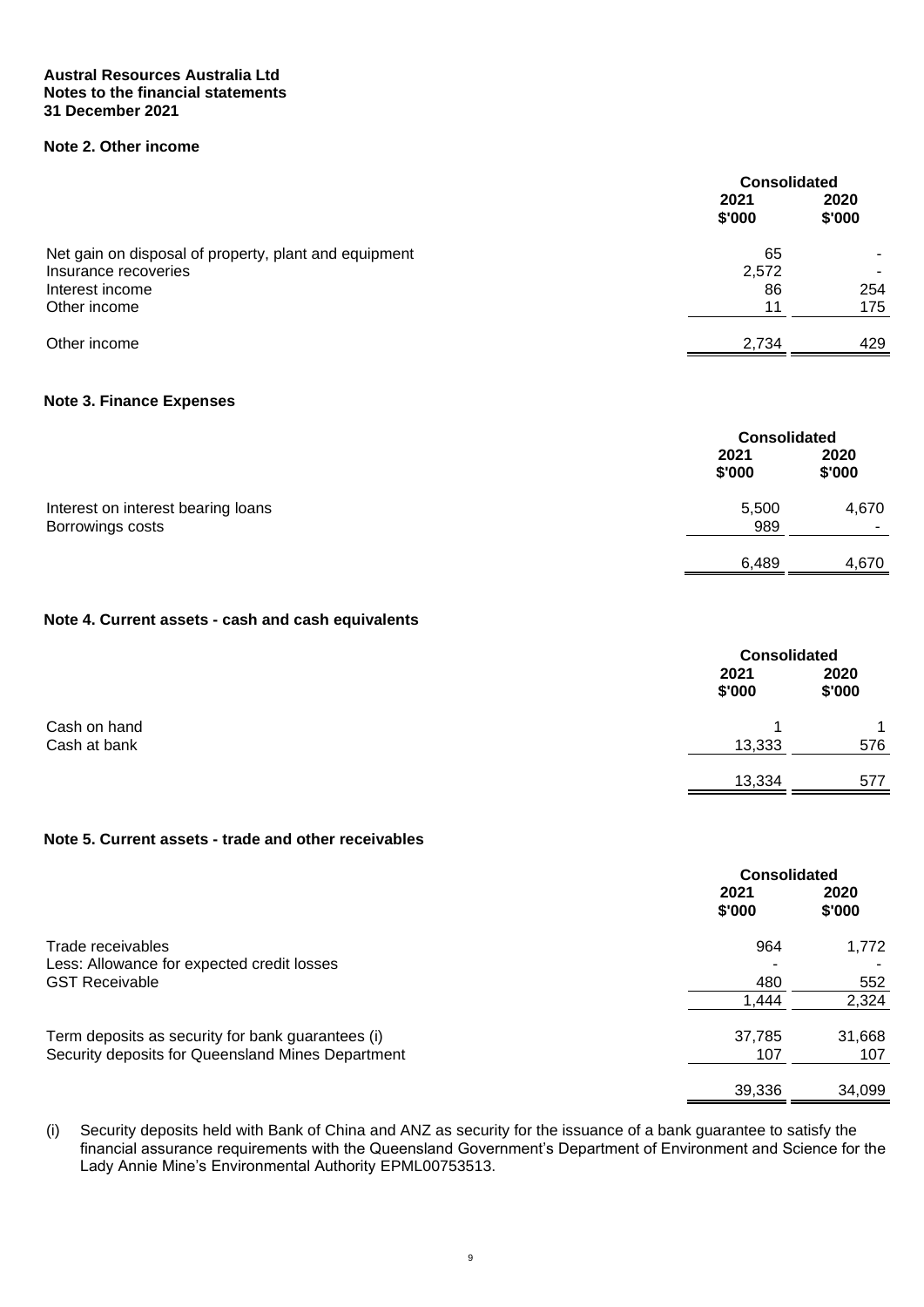# **Note 6. Current assets - inventories**

|                             |                | <b>Consolidated</b> |  |
|-----------------------------|----------------|---------------------|--|
|                             | 2021<br>\$'000 | 2020<br>\$'000      |  |
| Spare parts and consumables | 1,461          | 864<br>9,332        |  |
| Copper cathode              | 96             | 131                 |  |
|                             | 3,233          | 10,327              |  |
| Copper in process           | 1,676          |                     |  |

Due to high cost of operations (including acquisition of supplies for future use), copper inventories were written down to net realizable value at the end of the reporting period. This resulted in an impairment loss of \$281 thousand being recognised (2020: impairment of \$643 thousand).

# **Note 7. Non-current assets - property, plant and equipment**

|                                                    |                | <b>Consolidated</b> |  |
|----------------------------------------------------|----------------|---------------------|--|
|                                                    | 2021<br>\$'000 | 2020<br>\$'000      |  |
| Land and buildings - at cost                       | 6,292          | 6,289               |  |
| Less: Accumulated depreciation                     | (6, 289)       | (6, 289)            |  |
|                                                    | 3              |                     |  |
| Plant and equipment - at cost                      | 34,864         | 34,743              |  |
| Less: Accumulated depreciation                     | (34,559)       | (34,729)            |  |
|                                                    | 305            | 14                  |  |
| Office Equipment, furniture and fittings - at cost | 1,671          | 1,546               |  |
| Less: Accumulated depreciation                     | (1, 552)       | (1, 546)            |  |
|                                                    | 119            |                     |  |
| Capital works in progress - at cost                | 3,116          | 285                 |  |
| Mine development - at cost                         | 226,963        | 223,949             |  |
| Less: Accumulated amortisation                     | (223,949)      | (223, 949)          |  |
|                                                    | 3,014          |                     |  |
|                                                    | 6,558          | 299                 |  |
|                                                    |                |                     |  |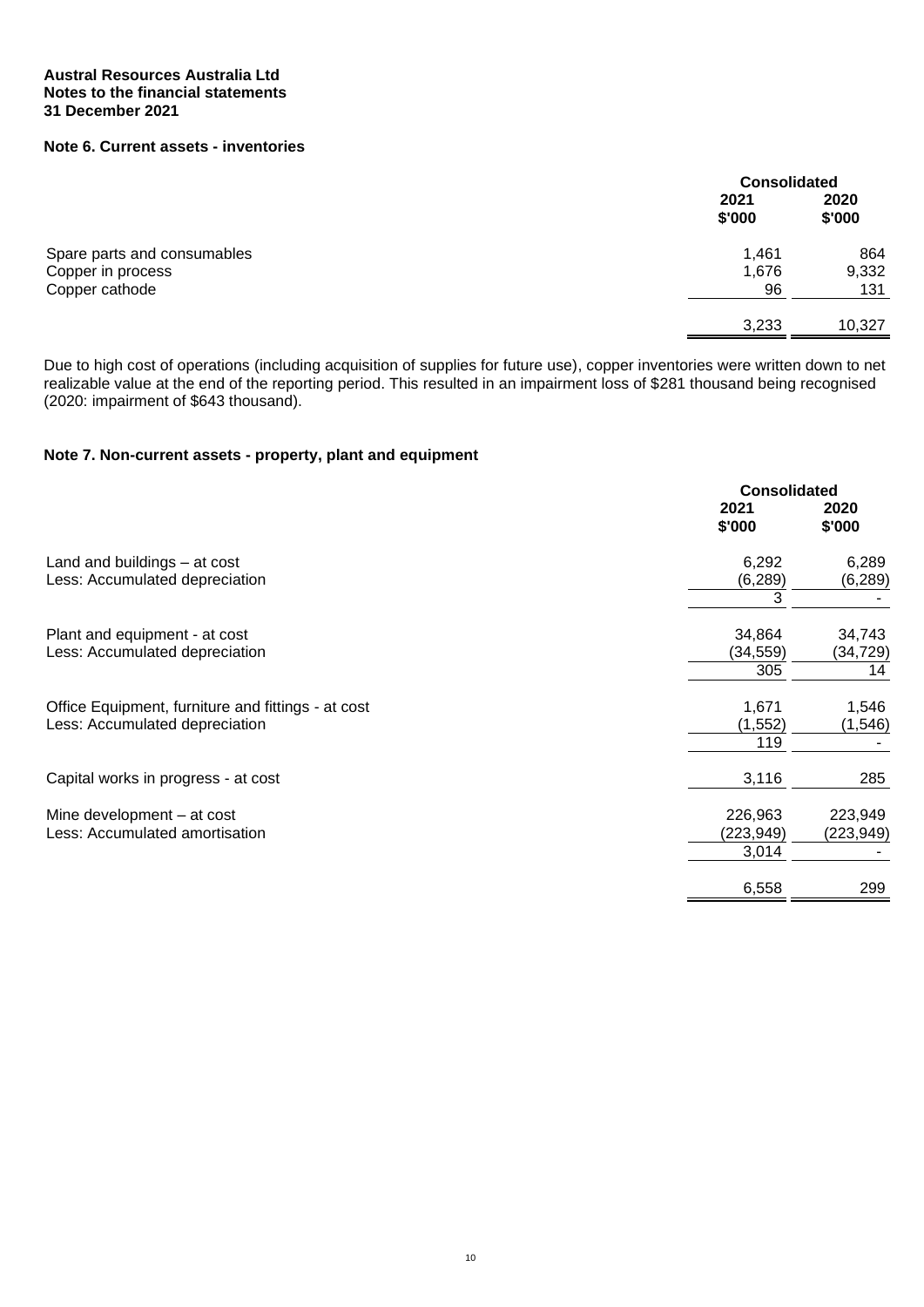#### **Note 7. Non-current assets - property, plant and equipment (continued)**

#### *Reconciliations*

Reconciliations of the written down values at the beginning and end of the current and previous financial year are set out below:

| <b>Consolidated</b>                   | Capital works<br>in progress<br>\$'000 | Land and<br>buildings<br>\$'000 | Office<br>equipment,<br>furniture and<br>fittings<br>\$'000 | Plant and<br>equipment<br>\$'000 | Mine<br>development<br>\$'000 | Total<br>\$'000 |
|---------------------------------------|----------------------------------------|---------------------------------|-------------------------------------------------------------|----------------------------------|-------------------------------|-----------------|
| Balance at 1 January 2020             |                                        |                                 |                                                             | 49                               |                               | 49              |
| Additions                             | 285                                    |                                 |                                                             | 28                               |                               | 313             |
| <b>Disposals</b>                      |                                        |                                 |                                                             |                                  |                               |                 |
| Depreciation and amortisation expense |                                        |                                 |                                                             | (63)                             |                               | (63)            |
| Balance at 31 December 2020           | 285                                    |                                 |                                                             | 14                               |                               | 299             |
| Additions                             | 2.831                                  | 3                               | 125                                                         | 293                              | 3.014                         | 6,267           |
| <b>Disposals</b>                      |                                        |                                 |                                                             |                                  |                               |                 |
| Depreciation and amortisation expense |                                        |                                 | (6)                                                         | (2)                              |                               | (8)             |
| Balance at 31 December 2021           | 3,116                                  | 3                               | 119                                                         | 305                              | 3,014                         | 6,558           |

#### **Note 8. Non-current assets - exploration and evaluation**

|                                                          |                | <b>Consolidated</b> |  |
|----------------------------------------------------------|----------------|---------------------|--|
|                                                          | 2021<br>\$'000 | 2020<br>\$'000      |  |
| Exploration and evaluation - at cost<br>Less: Impairment | 516<br>۰       | 239                 |  |
|                                                          | 516            | 239                 |  |

#### *Reconciliations*

Reconciliations of the written down values at the beginning and end of the current and previous financial year are set out below:

| <b>Consolidated</b>                                                                              | Exploration and<br>evaluation<br>\$'000 |
|--------------------------------------------------------------------------------------------------|-----------------------------------------|
| Balance at 1 January 2020<br>Additions<br>Impairment of exploration assets<br>Transfers in/(out) | 90<br>149                               |
| Balance at 31 December 2020<br>Additions                                                         | 239<br>277                              |
| Impairment of exploration assets<br>Transfers in/(out)                                           |                                         |
| Balance at 31 December 2021                                                                      | 516                                     |

The recoverability of the carrying amounts of the exploration and evaluation assets is dependent on successful development and commercial exploitation, or alternatively, sale of the respective areas of interest.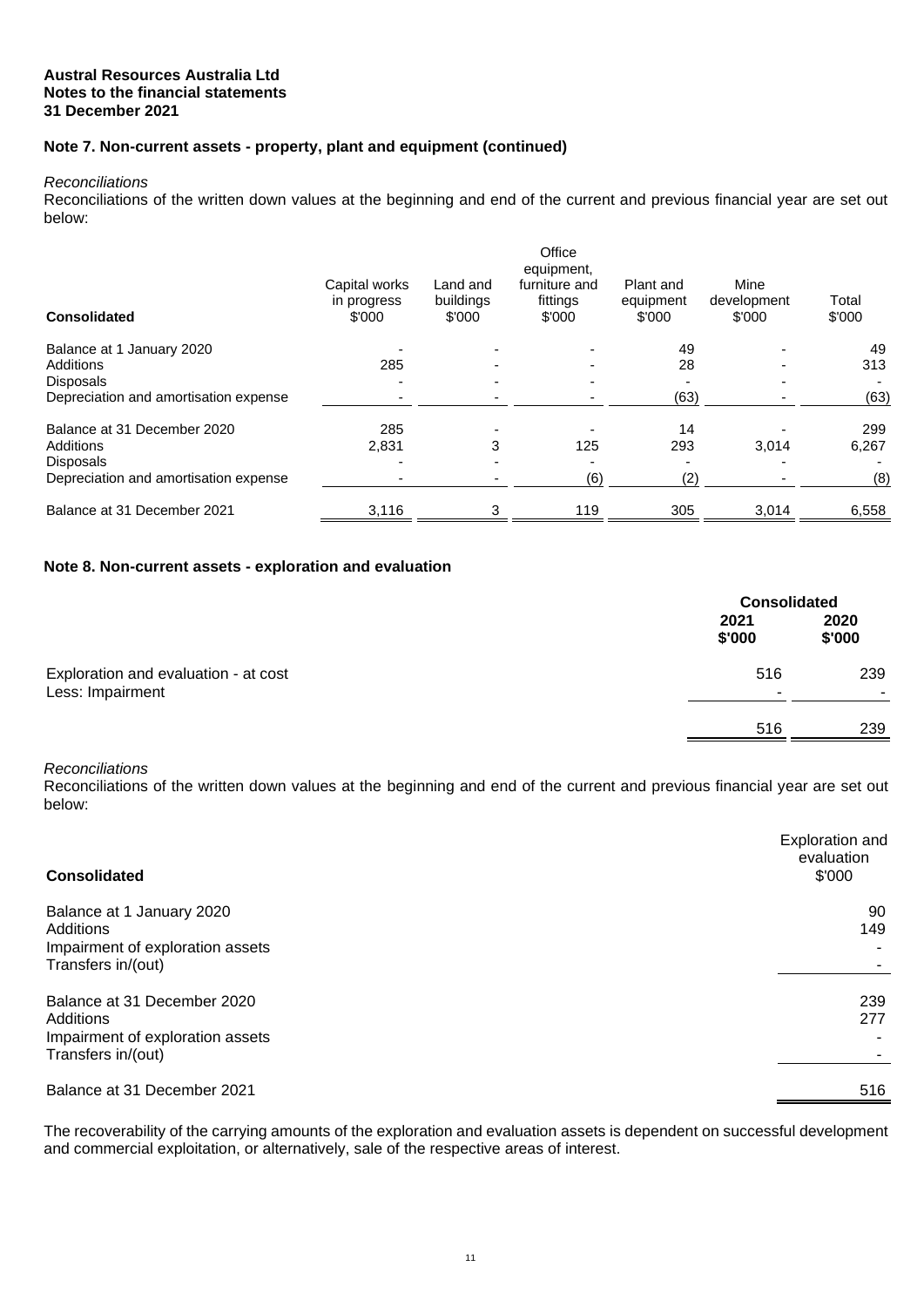#### **Note 9. Current liabilities - trade and other payables**

|                                                              |                | <b>Consolidated</b>      |  |
|--------------------------------------------------------------|----------------|--------------------------|--|
|                                                              | 2021<br>\$'000 | 2020<br>\$'000           |  |
| Trade payables and accruals                                  | 9,370          | 10,544                   |  |
| Interest accrued on related party loan<br><b>GST Payable</b> | ۰<br>۰         | 53,100<br>$\overline{4}$ |  |
|                                                              | 9.370          | 63,648                   |  |

Due to the short-term nature, the current trade and other payables have a carrying value which approximates their fair value.

#### **Note 10. Current liabilities - other**

|                                   |                | <b>Consolidated</b>      |  |
|-----------------------------------|----------------|--------------------------|--|
|                                   | 2021<br>\$'000 | 2020<br>\$'000           |  |
| <b>Anthill Production Payment</b> | 4,000          | $\overline{\phantom{a}}$ |  |

In July 2021, Austral Resources Australia Pty Limited entered into negotiations with Top Gallery Investments Limited, a subsidiary of CST Group Limited, regarding the Anthill Production Payment obligation and the permitted indebtedness clause with Wingate.

The parties agreed to the following variation to achieve a mutually beneficial outcome:

- \$1 million was paid on 26 July 2021:
- \$1.3 million is due on or before 31 March 2022;
- \$1.3 million is due on or before 31 May 2022;
- \$1.4 million is due on or before 20 July 2022.

#### **Note 11. Current liabilities - borrowings**

|                         |                          | <b>Consolidated</b>      |  |
|-------------------------|--------------------------|--------------------------|--|
|                         | 2021<br>\$'000           | 2020<br>\$'000           |  |
| Wingate Facility        | 6,394                    | $\overline{\phantom{a}}$ |  |
| Loan from parent entity | $\overline{\phantom{a}}$ | 234,995                  |  |
|                         | 6,394                    | 234,995                  |  |

#### **Wingate Facility**

On 9 August 2021, the company entered into a facility agreement with Win Finance No. 359 Pty Ltd, primarily to fund its working capital and to restructure the company through the listing process. The facility is interest bearing with an interest rate of 15% per annum, payable quarterly in arrears and for a period of 36 months from the date of initial drawdown. An initial drawdown of \$20 million was made on 13 August 2021 and the remaining \$10 million was drawn following the company successfully listing on the ASX in November 2021. The facility is subject to debt covenants and obligations to make principal and interest payments on set dates. Should these terms not be met by the Company and event of default may eventuate.

#### **Loan from parent entity**

On 31 May 2010, the Company entered into a loan agreement with its then parent entity – Top Gallery Investment Limited ('Top Gallery'), primarily to fund its working capital. The loan is interest bearing with reference to the leading rates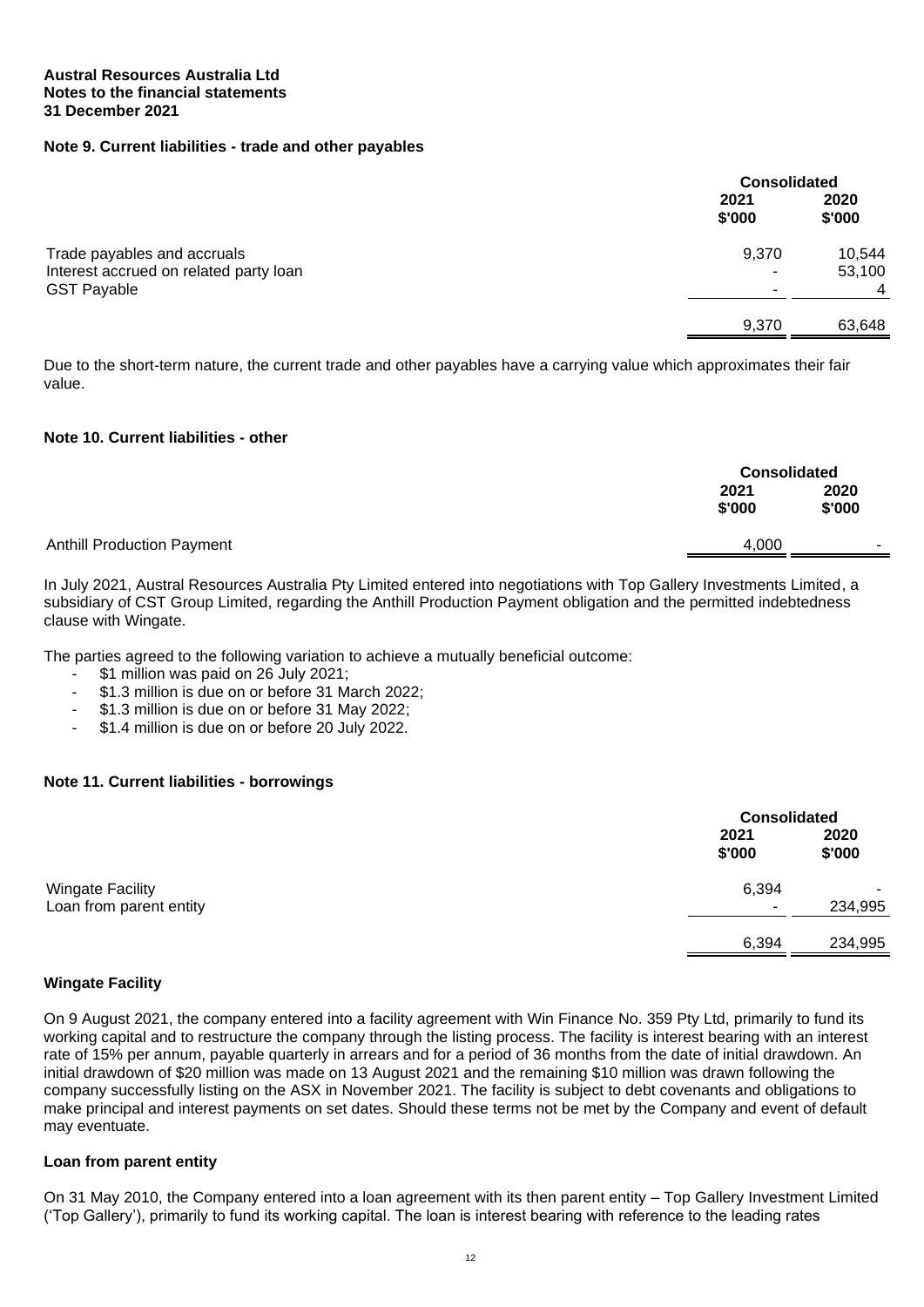#### **Note 11. Current liabilities - borrowings (continued)**

disclosed by the Reserve Bank of Australia and is payable on demand. On 19 July 2019 this related party loan was reassigned to Bentley Resources Pte Ltd who in turn executed a Deed of Assignment to assign 49% of their rights and interest in the loan to Yellow Gear Pty Ltd. On 24 June 2020, Bentley Resources Pte Ltd reassigned their remaining 51% interest in the related party loan to Yellow Gear Pty Ltd. On the successful completion of the company listing on the ASX the company partially repaid this debt and the remaining was forgiven from the parent entity. Due to the nature of this transaction, the amount forgiven has been recognised directly in equity.

#### **Note 12. Non-current liabilities - borrowings**

|                  |                | <b>Consolidated</b> |  |
|------------------|----------------|---------------------|--|
|                  | 2021<br>\$'000 | 2020<br>\$'000      |  |
| Wingate facility | 21,061         | $\qquad \qquad$     |  |

Refer to note 11 for further information on the Wingate facility.

#### **Note 13. Non-current liabilities - provisions**

|                                 |                | <b>Consolidated</b> |  |
|---------------------------------|----------------|---------------------|--|
|                                 | 2021<br>\$'000 | 2020<br>\$'000      |  |
| Mine rehabilitation and closure | 35,146         | 32,521              |  |

#### *Environmental*

The rehabilitation provision represents the present value of rehabilitation costs relating to mine sites, which are expected to be incurred over the life of the estimated life of mine, which is when the producing mine properties are expected to cease operations. Assumptions based on the current economic environment have been made, which management believes are a reasonable basis upon which to estimate the future liability. These estimates are reviewed regularly to take into account any material changes to the assumptions. However, actual rehabilitation costs will ultimately depend upon future market prices for the necessary rehabilitation works required that will reflect market conditions at the relevant time.

#### *Movements in provisions*

Movements in each class of provision during the current financial year, other than employee benefits, are set out below:

| Consolidated - 2021                                                                                                                     | <b>Rehabilitation</b><br>\$'000 |
|-----------------------------------------------------------------------------------------------------------------------------------------|---------------------------------|
| Carrying amount at the start of the year<br>Additional provisions recognised<br>Amounts transferred to current<br>Unwinding of discount | 32,521<br>2,300<br>325          |
| Carrying amount at the end of the year                                                                                                  | 35,146                          |

#### **Note 14. Equity - issued capital**

|                              | <b>Consolidated</b>   |                       |                |                |
|------------------------------|-----------------------|-----------------------|----------------|----------------|
|                              | 2021<br><b>Shares</b> | 2020<br><b>Shares</b> | 2021<br>\$'000 | 2020<br>\$'000 |
| Ordinary shares - fully paid | 445,375,000           | 100                   | 47.926         |                |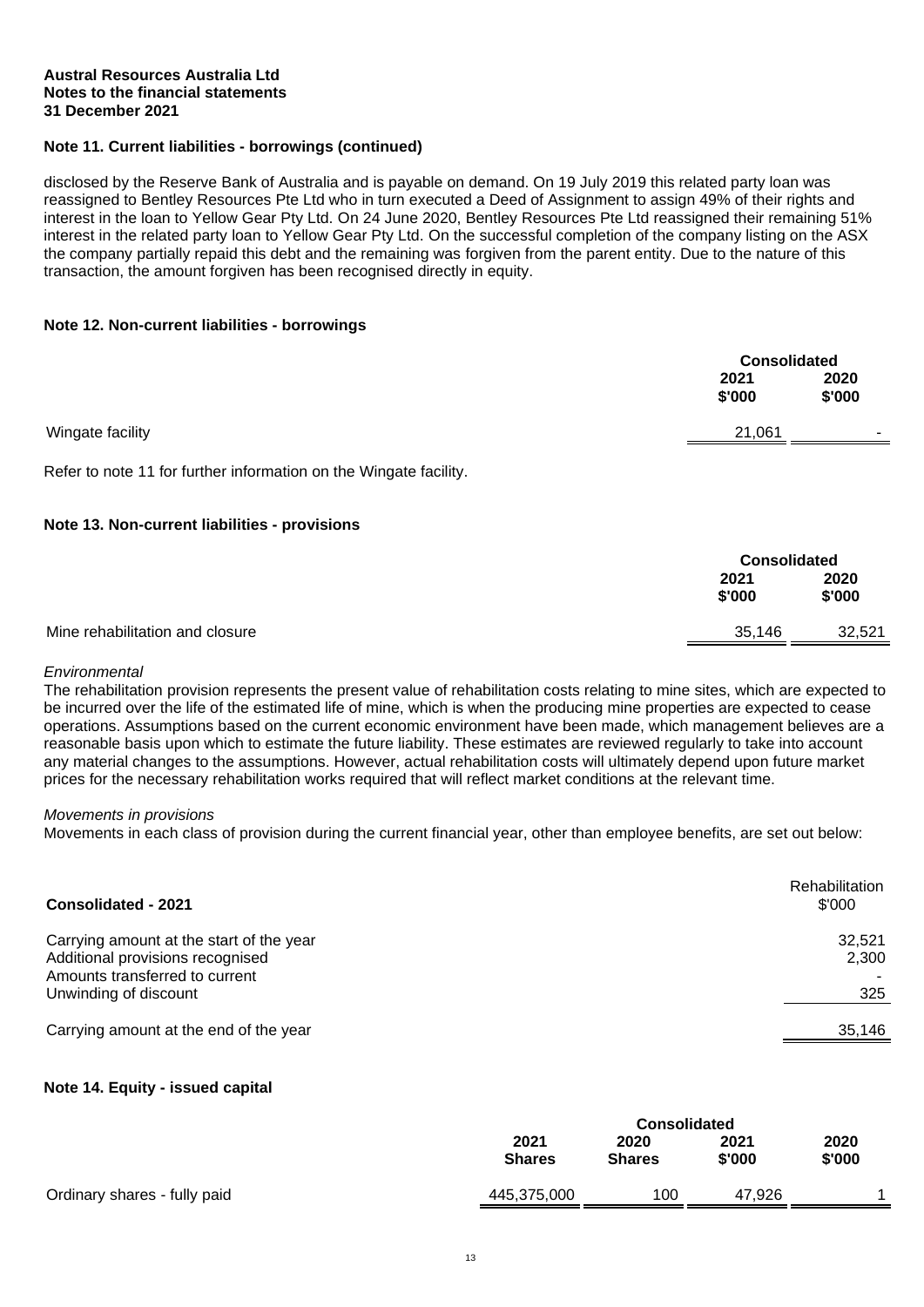# **Note 14. Equity - issued capital (continued)**

*Movements in ordinary share capital*

| <b>Details</b>                              | Date              | <b>Shares</b> | <b>Issue price</b> | \$'000  |
|---------------------------------------------|-------------------|---------------|--------------------|---------|
| <b>Balance</b>                              | 1 January 2020    | 100           |                    |         |
| <b>Balance</b>                              | 31 December 2020  | 100           |                    |         |
| Issue of shares to founder                  | 4 August 2021     | 324.999.900   | 0.05               | 16,250  |
| Issue of shares for seed funds              | 5 August 2021     | 10.000.000    | 0.05               | 500     |
| Buy-back of shares from Yellow Gear (i)     | 27 September 2021 | (62,500,000)  | 0.00               |         |
| Issue of shares on IPO                      | 27 October 2021   | 150,000,000   | 0.20               | 30,000  |
| Issue of shares to HFO – conversion of debt | 27 October 2021   | 15.000.000    | 0.20               | 3.000   |
| Issue of shares for IPO facilitation        | 27 October 2021   | 7,875,000     |                    |         |
| Cost of share issue                         |                   |               |                    | (1,826) |
| <b>Balance</b>                              | 31 December 2021  | 445,375,000   |                    | 47,926  |

(i) Following conversion of the Company to a public company, the Company and Yellow Gear subsequently entered into a share buy-back agreement pursuant to which the Company agreed to buy-back 62,500,000 Shares for \$1.

#### *Ordinary shares*

Ordinary shares entitle the holder to participate in dividends and the proceeds on the winding up of the company in proportion to the number of and amounts paid on the shares held. The fully paid ordinary shares have no par value and the company does not have a limited amount of authorised capital.

On a show of hands every member present at a meeting in person or by proxy shall have one vote and upon a poll each share shall have one vote.

#### *Capital risk management*

The consolidated entity's objectives when managing capital is to safeguard its ability to continue as a going concern, so that it can provide returns for shareholders and benefits for other stakeholders and to maintain an optimum capital structure to reduce the cost of capital.

Capital is regarded as total equity, as recognised in the statement of financial position, plus net debt. Net debt is calculated as total borrowings less cash and cash equivalents.

In order to maintain or adjust the capital structure, the consolidated entity may adjust the amount of dividends paid to shareholders, return capital to shareholders, issue new shares or sell assets to reduce debt.

The consolidated entity would look to raise capital when an opportunity to invest in a business or company was seen as value adding relative to the current company's share price at the time of the investment. The consolidated entity is not actively pursuing additional investments in the short term as it continues to integrate and grow its existing businesses in order to maximise synergies.

The consolidated entity is subject to certain financing arrangements covenants and meeting these is given priority in all capital risk management decisions. There have been no events of default on the financing arrangements during the financial year.

#### **Note 15. Equity - reserves**

|                              |                | <b>Consolidated</b> |  |
|------------------------------|----------------|---------------------|--|
|                              | 2021<br>\$'000 | 2020<br>\$'000      |  |
| Share-based payments reserve | 1.178          |                     |  |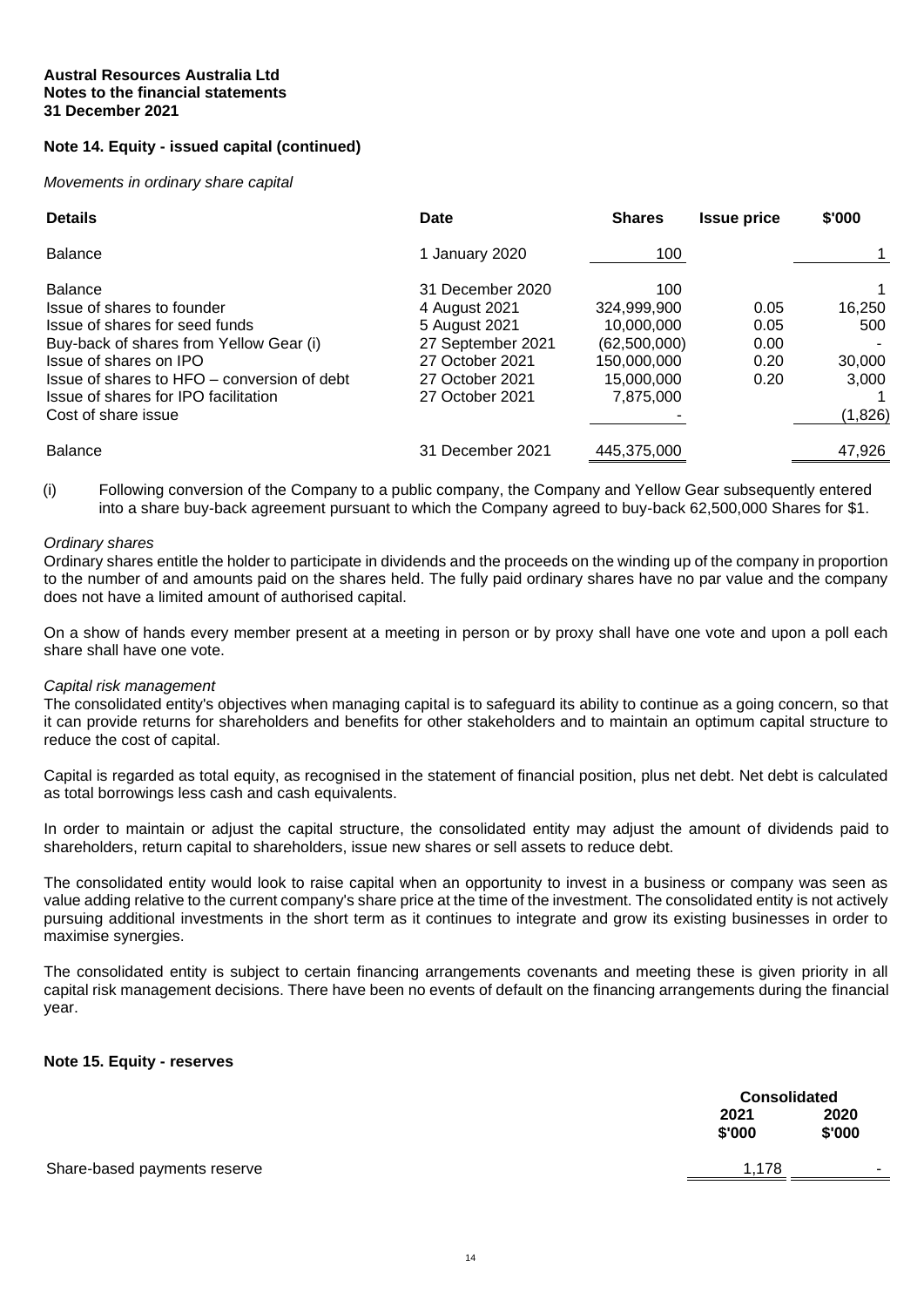#### **Note 15. Equity - reserves (continued)**

#### *Share-based payments reserve*

The reserve is used to recognise the value of equity benefits provided to employees and directors as part of their remuneration, and other parties as part of their compensation for services.

*Movements in reserves*

Movements in each class of reserve during the current and previous financial year are set out below:

| <b>Consolidated</b>                                                         | Share-based<br>payments<br>reserve<br>\$'000 | Total<br>\$'000 |
|-----------------------------------------------------------------------------|----------------------------------------------|-----------------|
| Balance at 1 January 2020                                                   |                                              |                 |
| Balance at 31 December 2020<br>Share-based payments expense during the year | 1,178                                        | 1,178           |
| Balance at 31 December 2021                                                 | 1,178                                        | 1,178           |

#### **Note 16. Equity - accumulated losses**

|                                                                                                                                                                   |                                   | <b>Consolidated</b>     |  |
|-------------------------------------------------------------------------------------------------------------------------------------------------------------------|-----------------------------------|-------------------------|--|
|                                                                                                                                                                   | 2021<br>\$'000                    | 2020<br>\$'000          |  |
| Accumulated losses at the beginning of the financial year<br>Loss after income tax expense for the year<br>Equity recognised on forgiveness of parent entity loan | (285,653)<br>(11, 728)<br>235,662 | (263, 122)<br>(22, 531) |  |
| Accumulated losses at the end of the financial year                                                                                                               | (61, 719)                         | (285, 653)              |  |

#### **Note 17. Interests in subsidiaries**

The consolidated financial statements incorporate the assets, liabilities and results of the following wholly-owned subsidiaries:

|                                             |                               | <b>Ownership interest</b> |      |
|---------------------------------------------|-------------------------------|---------------------------|------|
| <b>Name</b>                                 | Principal place of business / | 2021                      | 2020 |
|                                             | Country of incorporation      | %                         | %    |
| <b>Austral Resources Operations Pty Ltd</b> | Australia                     | 100%                      | 100% |
| Austral Resources Exploration Pty Ltd       | Australia                     | 100%                      | 100% |

#### **Note 18. Events after the reporting period**

The impact of the Coronavirus (COVID-19) pandemic is ongoing and while it has been financially positive for the consolidated entity up to 31 December 2021, it is not practicable to estimate the potential impact, positive or negative, after the reporting date. The situation is rapidly developing and is dependent on measures imposed by the Australian Government and other countries, such as maintaining social distancing requirements, quarantine, travel restrictions and any economic stimulus that may be provided.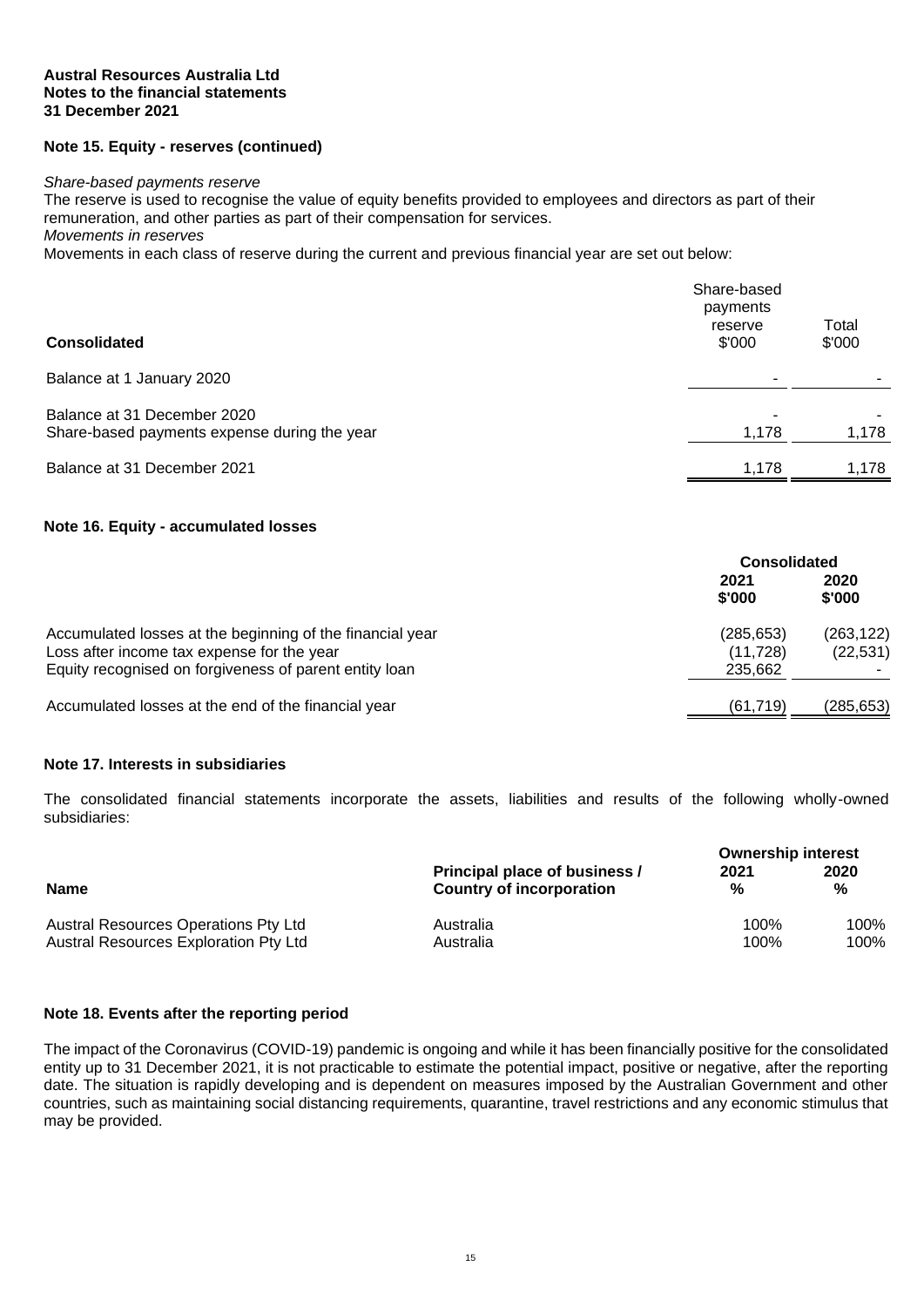#### **Austral Resources Australia Ltd Shareholder information 31 December 2021**

#### **Note 19. Share-based payments (continued)**

On 3 February 2022, the Company entered into a binding offtake agreement with Glencore. Under the Offtake Agreement, Glencore will have the offtake rights for up to 40,000 tonne of copper cathode production from the Anthill Mine, with offtake scheduled to commence in the second half of 2022. Glencore will also provide Austral with a US\$15 million prepayment facility. The prepayment allows the Company to immediately expedite exploration and development activities through 2022.

#### **Note 19. Share-based payments**

#### **Directors and key management personnel**

On 4 August 2021, 44,537,500 performance rights were issued to key management personnel under the Performance Share Plan. The performance rights will lapse 3 months after the eligible employee leaves the Company. There were no performance rights exercised or cancelled and no Key Performance Indicators (KPIs) were satisfied for the financial year ended 31 December 2021. Each Performance Right converts into one AR1 share upon vesting and exercise. Total expense arising from share-base payments transactions is \$1,178 thousand in current financial year.

The Performance Rights set out above will vest on satisfaction of the below mentioned performance hurdles:

| # | <b>Key Performance Indicators</b>                                                          | <b>Performance</b><br>Right# | <b>Vesting</b><br>Date <sup>1</sup> | <b>Expiry Date<sup>2</sup></b> |
|---|--------------------------------------------------------------------------------------------|------------------------------|-------------------------------------|--------------------------------|
| 1 | First material ore production from Anthill deposit                                         | 11,134,375                   | 7 Jul 22                            | 30 Jun 25                      |
| 2 | Production of 20kt of Copper cathode from Anthill Project                                  | 4,453,750                    | 30 Jun 24                           | 30 Jun 26                      |
| 3 | Generate 20kt inferred resource 1                                                          | 11,134,375                   | 30 Jun 25                           | 30 Jun 26                      |
| 4 | Share price target of \$0.50                                                               | 8,907,500                    | 30 Jun 25                           | 30 Jun 26                      |
| 5 | Health Safety Security Environment and Quality (HSSEQ) and<br>Indigenous Affairs - FY 2022 | 2.226.875                    | 30 Jun 22                           | 30 Jun 25                      |
| 6 | HSSEQ and Indigenous Affairs - FY 2023                                                     | 2,226,875                    | 30 Jun 23                           | 30 Jun 26                      |
| 7 | Generate 20kt inferred resource 2                                                          | 4,453,750                    | 30 Jun 25                           | 30 Jun 26                      |
|   | <b>Total</b>                                                                               | 44,537,500                   |                                     |                                |

1. Unless otherwise specified, the Vesting Date represents the last possible date by which the relevant KPI must be met in order for the relevant Performance Rights to vest.

2. Expiry date applies where the KPI has been met by the relevant Vesting Date. Where a KPI is not met, the Performance Rights will lapse no later than 3 months after the Vesting Date.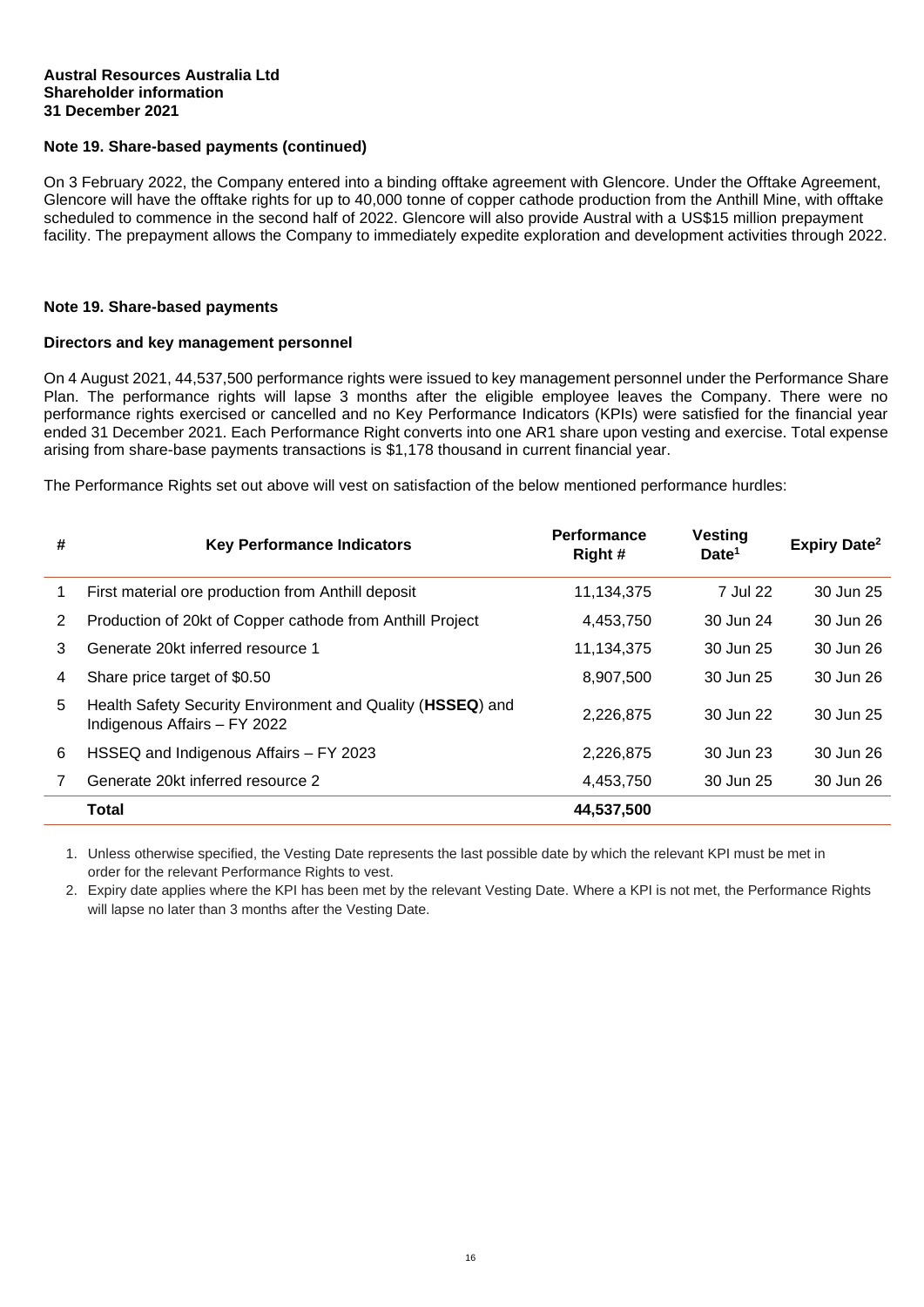# **Note 19. Share-based payments (continued)**

The table below provides an overview of the Key Performance Indicators:

| 5,000 tonnes of ore moved from the<br>Anthill deposit within 6 months of                                                                                                            |                                                                                                                                                                                                                                                                                                                                                                                                                                                                   |                                                                                                                                                                                                                                                                                                                                                                                          |  |
|-------------------------------------------------------------------------------------------------------------------------------------------------------------------------------------|-------------------------------------------------------------------------------------------------------------------------------------------------------------------------------------------------------------------------------------------------------------------------------------------------------------------------------------------------------------------------------------------------------------------------------------------------------------------|------------------------------------------------------------------------------------------------------------------------------------------------------------------------------------------------------------------------------------------------------------------------------------------------------------------------------------------------------------------------------------------|--|
| commencement of overburden<br>mining at the Anthill Project                                                                                                                         | This KPI will be considered satisfied on the movement of 5,000 tonnes of<br>ROM ore from the Anthill pit to the crusher. This is defined as removing<br>overburden and transporting ore from the Anthill pit within 6 months of<br>commencement of overburden mining at the Anthill Project.                                                                                                                                                                      |                                                                                                                                                                                                                                                                                                                                                                                          |  |
| Production of at least 20,000 tonnes<br>of Copper cathode.                                                                                                                          |                                                                                                                                                                                                                                                                                                                                                                                                                                                                   | This KPI will be considered satisfied if the Company produces 20,000 tonnes<br>of LME grade Copper cathode by the relevant Vesting Date.                                                                                                                                                                                                                                                 |  |
| Generate a JORC compliant Inferred<br>Mineral Resource estimate of<br>20,000t of contained Cu through the<br>exploration program within 70km of<br>the Mt Kelly processing facility | This KPI represents an exploration target for the exploration team to either<br>continue more detailed exploration work on the top 12 prospects or explore<br>and drill a new Mineral Resource estimate so that collectively an Inferred<br>Mineral Resource estimate of 20,000 tonnes of contained Cu at a cut-off<br>grade of 0.2% is achieved. This represents approximately half the resource<br>at Anthill and must be within 70km of the Mt Kelly facility. |                                                                                                                                                                                                                                                                                                                                                                                          |  |
| Share price target of \$0.50                                                                                                                                                        | This KPI will be considered satisfied where the volume weighted price<br>average of the Company's Shares trades at or above \$0.50 for 20<br>consecutive Trading Days (as that term is defined in the Listing Rules).                                                                                                                                                                                                                                             |                                                                                                                                                                                                                                                                                                                                                                                          |  |
| Health, Safety, Security,                                                                                                                                                           |                                                                                                                                                                                                                                                                                                                                                                                                                                                                   | This KPI will be considered satisfied where both of the following criteria are<br>met during the relevant period:                                                                                                                                                                                                                                                                        |  |
| Indigenous Affairs - to 30 June 2022                                                                                                                                                | (1)                                                                                                                                                                                                                                                                                                                                                                                                                                                               | the Company's published Lost Time Injury Frequency Rate (LTIFR) is<br>no more than 10% higher than the twelve month rolling average LTIFR<br>for surface minerals mines as reported in the Queensland<br>Government 'Mines and Quarries Safety Performance and Health<br>Reports' (adjusted on a pro-rata basis for any period prior to first<br>production at the Anthill Project); and |  |
|                                                                                                                                                                                     | (2)                                                                                                                                                                                                                                                                                                                                                                                                                                                               | the Company (or its relevant subsidiary) is not in material breach or in<br>material dispute with any counter-party to any indigenous land use<br>agreement (ILUA) (including for example the agreements set out in<br>section 12.7 of the Prospectus).                                                                                                                                  |  |
| HSSEQ and Indigenous Affairs -<br>from 1 July 2022 to 30 June 2023                                                                                                                  | This KPI will be considered satisfied where both of the following criteria are<br>met during the relevant period:                                                                                                                                                                                                                                                                                                                                                 |                                                                                                                                                                                                                                                                                                                                                                                          |  |
|                                                                                                                                                                                     | (3)                                                                                                                                                                                                                                                                                                                                                                                                                                                               | the Company's published LTIFR is no more than 10% higher than the<br>twelve month rolling average LTIFR for surface minerals mines as<br>reported in the Queensland Government 'Mines and Quarries Safety<br>Performance and Health Reports'; and                                                                                                                                        |  |
|                                                                                                                                                                                     | (4)                                                                                                                                                                                                                                                                                                                                                                                                                                                               | the Company (or its relevant subsidiary) is not in material breach or in<br>material dispute with any counter-party to any ILUA (including for<br>example the agreements set out in section 12.7 of the Prospectus).                                                                                                                                                                     |  |
| Generate a JORC compliant Inferred<br>Mineral Resource estimate<br>measuring 20,000 tonnes contained<br>Cu in sulphide mineralisation                                               |                                                                                                                                                                                                                                                                                                                                                                                                                                                                   | This KPI represents an exploration target for the exploration team to develop<br>a more detailed exploration work on the sulphides (from existing pits,<br>existing targets and drill a new Mineral Resource so that collectively an<br>Inferred Mineral Resource estimate generating 20,000 tonnes of contained<br>Cu in the sulphides at a cut-off grade of 0.2%.                      |  |
|                                                                                                                                                                                     | Environment, Quality (HSSEQ) and                                                                                                                                                                                                                                                                                                                                                                                                                                  |                                                                                                                                                                                                                                                                                                                                                                                          |  |